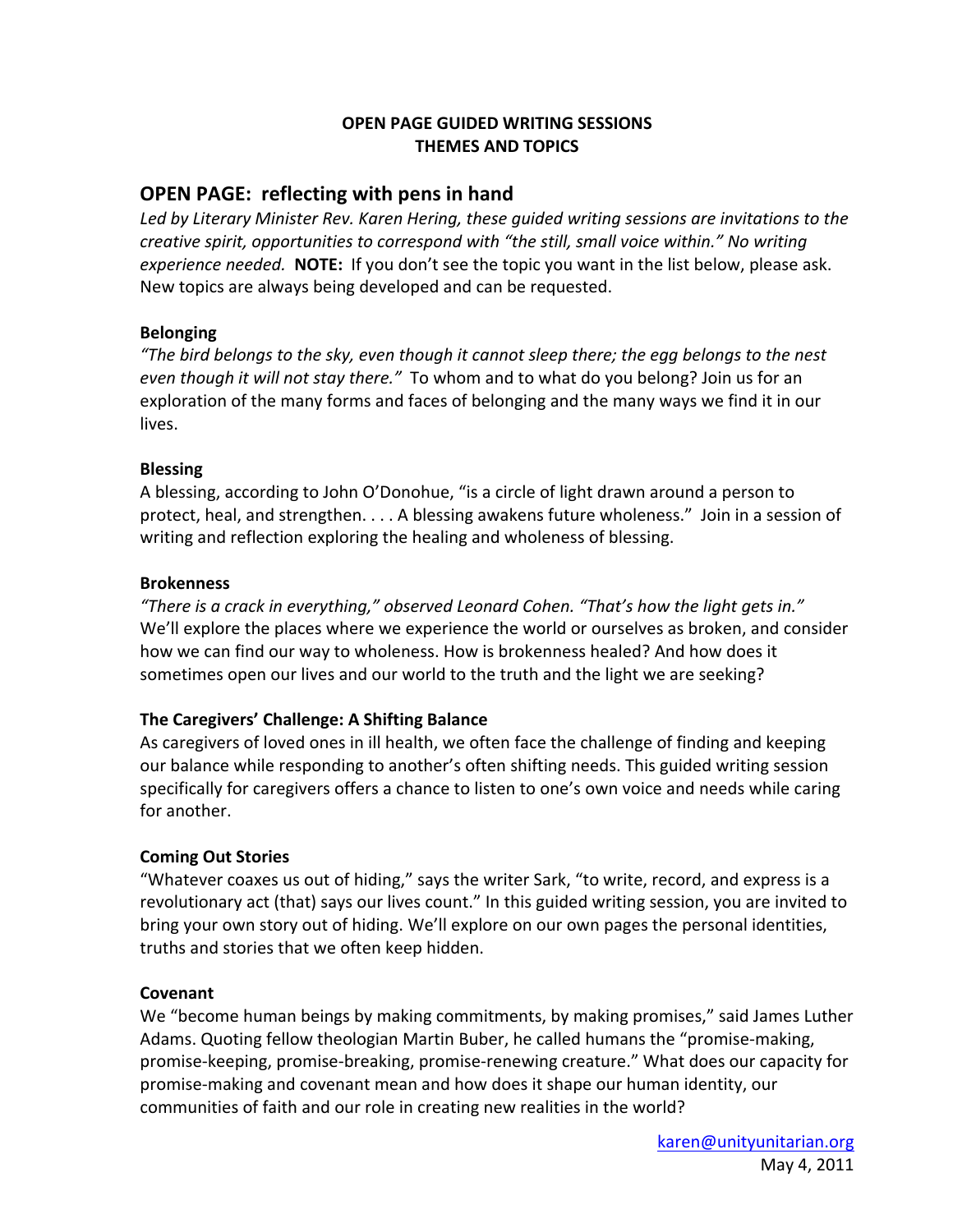#### **Courage**

"It is in the small things we see it," writes Anne Sexton of courage. "The child's first step, as awesome as an earthquake. The first time you rode a bike. . . ." But its reputation also rises from larger evidence of daring and defiance. This guided writing session explores the nature and sources of courage and its movement large and small within our lives.

### **Darkness and Light**

"What does light talk about?" Thomas Aquinas once reported asking a plant, to which the plant replied, "I am not sure, but it makes me grow." This session, especially suitable for solstice and equinox times, explores the dynamic balance between darkness and light in nature and time, the necessity of both and the danger of framing them as a dualism.

#### **Faith**

In the early Buddhist, Jewish and Christian texts, faith is not a noun but a verb. It is a way that we live, a leap that we take. In the Pali language of the original Buddhist texts, it meant literally "to place the heart upon." This writing session offers an exploration of faith as some‐ thing we do. How and where do we offer our hearts? And what does it mean when we do?

## **Freedom**

"Freedom is not something that anybody can be given," said James Baldwin. "Freedom is something that people take and people are as free as they want to be." How do we find and claim the freedom we each want and need? And what responsibilities accompany our freedom? How does true freedom ironically bind us to others?

#### **Hope**

*"Hope is not merely an emotion that comes and goes. It is a virtue, resulting from a conscious, deliberate choice and long practice,"* says writer Mary McDermott Shideler. Where do we find hope in the world today, and how might we choose it and practice it? This writing session explores the nature of hope and how we can cultivate it.

#### **Incarnation**

How do the old stories of incarnation and our own contemporary experience together illuminate our understanding of this embodied life – with all its beauty and its brokenness and blessings? This session offers a thoughtful reflection on the holiness nested within our world.

#### **Justice**

Pascal once observed that justice is too subtle a point to be touched by our blunt tools. Perhaps this is why its meaning has so often been carried by symbols and stories passed down through the ages. This session explores the swinging scales of justice and other symbols and stories.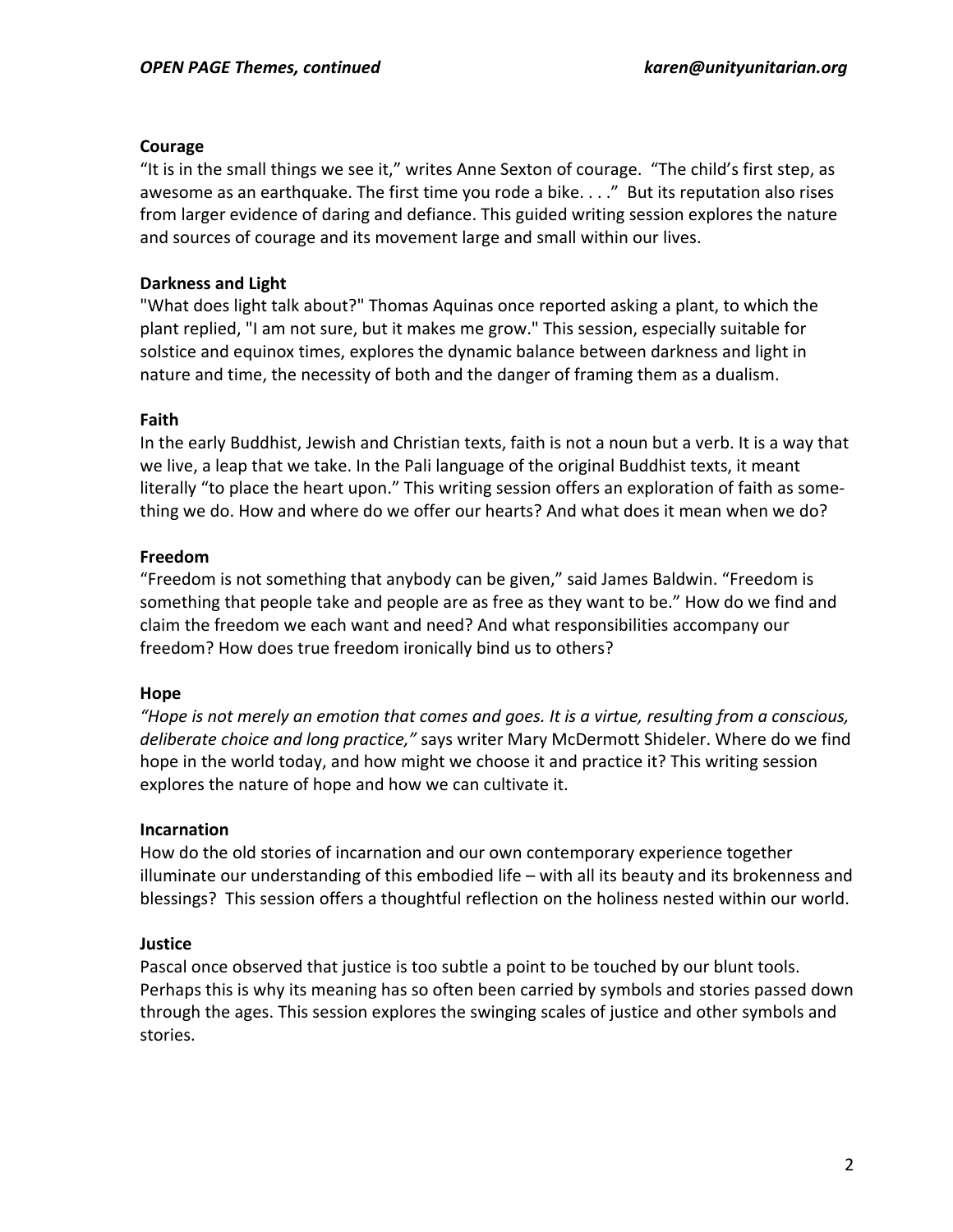### **Longing**

We are all, as Kahlil Gibran noted, the "sons and daughters of life longing for itself." But our consumer culture often conflates longing and desire, as if longing could be satisfied by purchases, progress or possessions. What is the nature of longing and how do we respond to it? What does our longing point us toward? And what would happen if we let ourselves belong to our deepest longing?

## **Love**

"Love is our true destiny," said Thomas Merton. "We do not find the meaning of life by ourselves alone – we find it with one another." We'll move well beyond a greeting card understanding to consider love's many faces, its many gifts and its many demands.

#### **Nature: Faith in a Seed**

"Though I do not believe that a plant will spring up where no seed has been, I have great faith in a seed," Thoreau confessed. "Convince me that you have a seed there, and I am prepared to expect wonders." This writing session reflects on how nature seeds and feeds our faith. Bring pen and paper – and a few seeds for sharing.

## **Paradise**

Paradise has often been imagined as a garden laden with fruit, absent of toil and suffering and shining in perfect possibilities, each one realized. What can we learn about the world we live in today, by exploring the myths of paradise found somewhere else?

#### **Peace**

"Peace is people talking together with a heart in between them." So says a wise eight‐year‐ old, reminding us that peace is less about the absence of conflict than our ability to respond to one another with hearts engaged and held open in conversation and relationship. This session explores the inner and outer dimensions of peace and how one affects the other.

#### **Pilgrims and Pilgrimage**

"The geographical pilgrimage is the symbolic acting out of an inner journey," said Thomas Merton. This guided writing session explores the inner and outer aspects of pilgrimage as well as the new navigational skills often discovered on a pilgrimage.

#### **Prayer**

"There are hundreds of ways to kneel and kiss the ground," the poet Rumi eloquently reminded us long ago. This session explores the many prayerful possibilities in our own daily lives, including the prayer of deep listening.

#### **Redemption**

The poet William Stafford once said of his poems, "I have woven a parachute of everything broken." This session explores the many different parachutes that save us, as we reflect on the topic of redemption.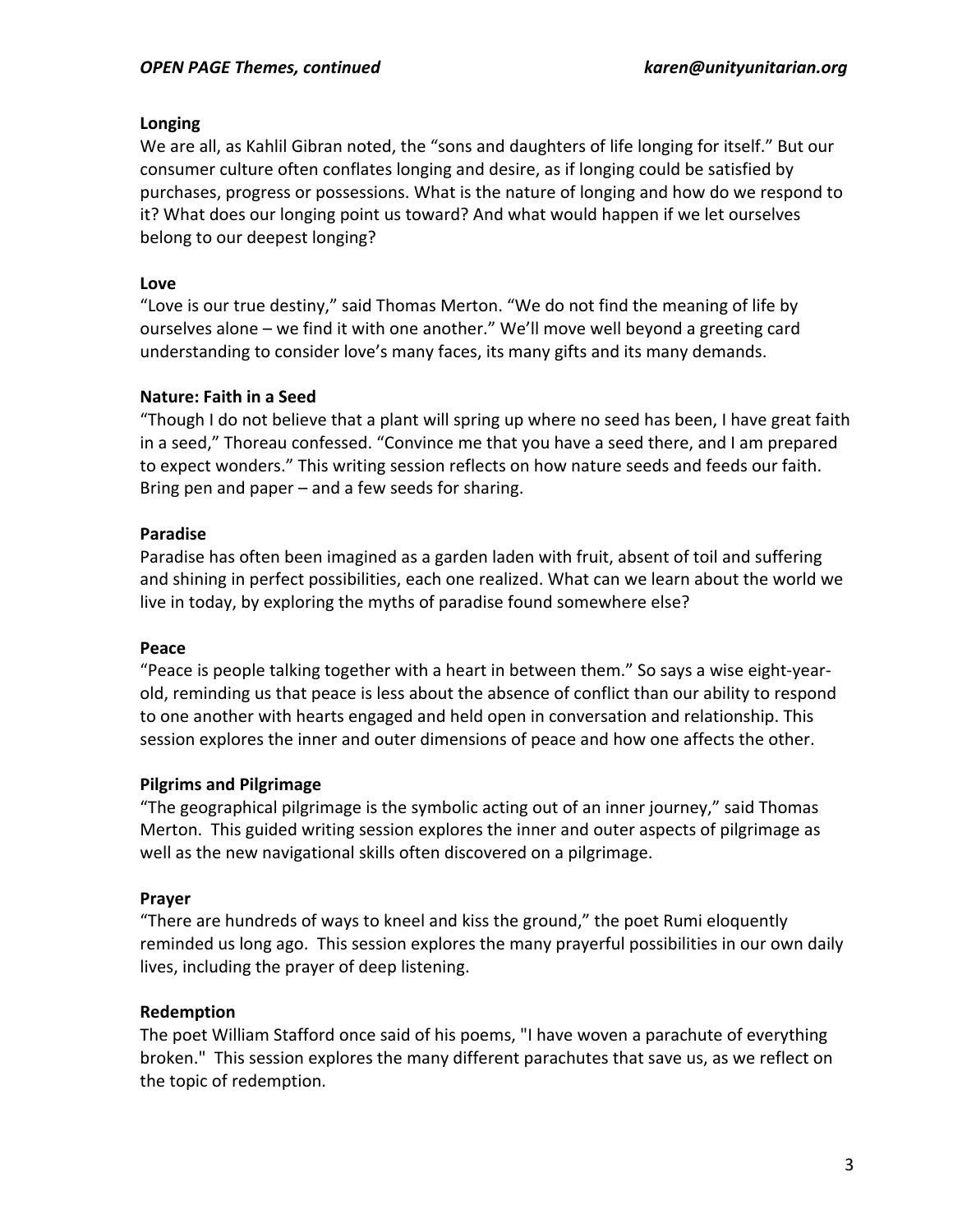### **Sabbath**

A day of rest can be hard to find in our world of 24/7 opportunities. But an empty day, like an empty page, carries its own possibilities. "All creation springs from emptiness," says writer Wayne Muller. This session explores the creative possibilities of rest and emptiness in a reflection on the topic of Sabbath.

## **Sacrifice**

"The law of every living thing is growth," writes Susan Griffin, "through love, through willing sacrifice, or both." This writing session asks what sacrifices are required of us today. And how might we respond?

## **Sin**

Sin is a thorny topic for religious liberals, so we often avoid it, focusing instead on our more positive human potential. But as James Luther Adams said, this ostrich method isn't very helpful. In this session, we'll pull our heads from the sand to consider the biblical definition of sin as a "hardened heart." What hardens our hearts today? And how might we keep our hearts open and softened to the world around us?

## **Surrender**

"Adoration, as it more deeply possesses us, inevitably leads on to self‐offering," wrote Evelyn Underhill. To what sacred truth and presence do you offer yourself? What is the meaning of surrender in our spiritual journeys? What does it ask – and not ask – of us today?

#### **Transformation**

As winter slowly gives way to spring, Wendell Berry pays homage to the transformation occurring in the natural world when he writes: "*bud opening to flower / opening to fruit opening / to the sweet marrow / of the seed*." How might we too witness and pay homage to the transformation occurring within our lives? This writing session invites us to take note of the transformative forces moving within our hearts and within our world.

#### **Vocation**

We've often heard Frederick Buechner's definition of vocation as that place "where your deep gladness meets the world's deep need." This writing session explores that meeting point and looks for the thread of vocation woven through the fabric of each of our lives.

# **Wonder**

"I'd rather learn from one bird how to sing," wrote e.e. cummings, "than teach ten thousand stars how not to dance." As we enter the season of darkness and light, we reflect on the gift of wonder and how we keep it alive.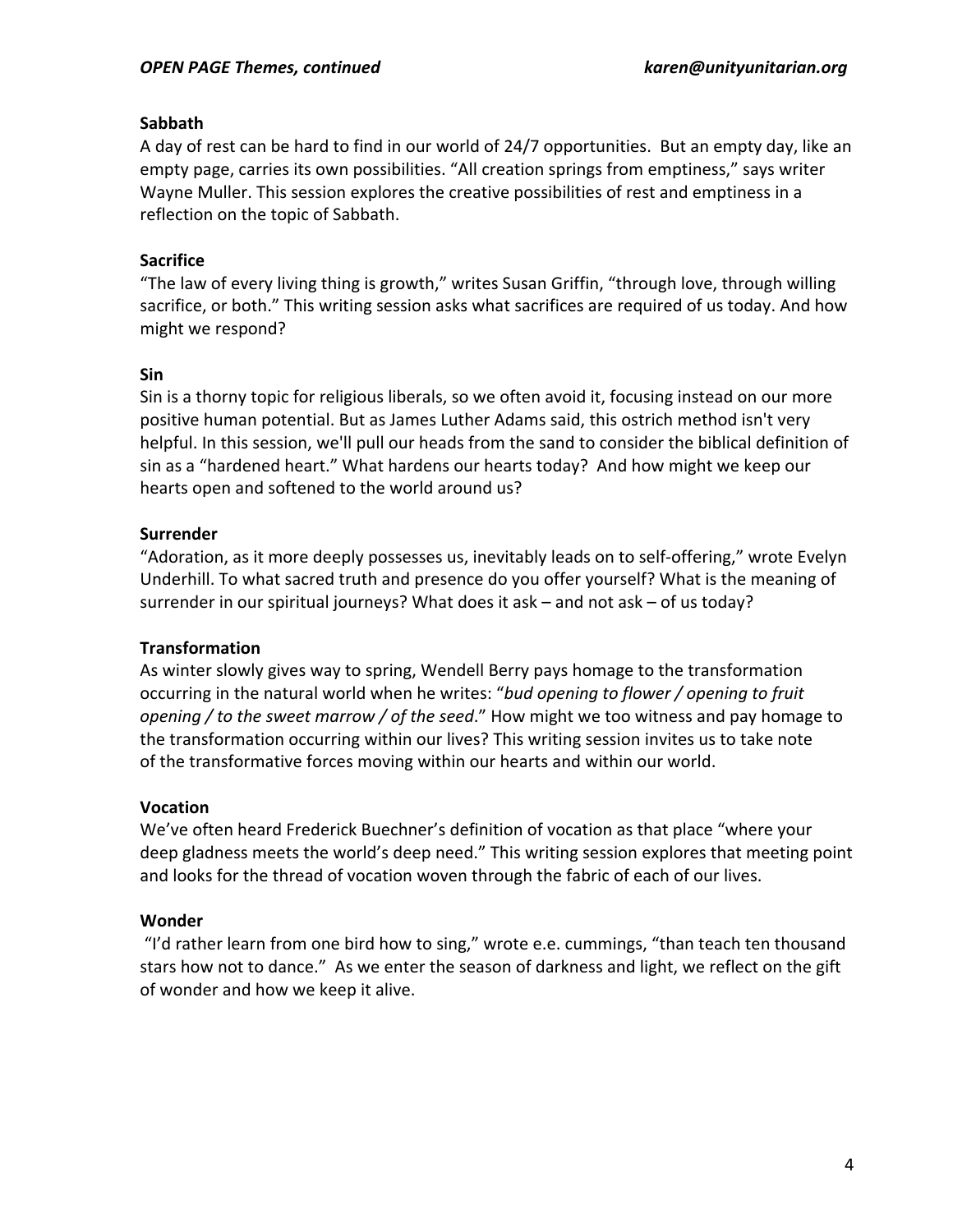### *Multi‐Session Series (most series topics can be offered individually as well.)*

### **The Yin‐Yang of Writing (five‐part series)**

The old teachings of Taoism remind us of the fertile terrain that is found on the borders – the line between this and that, or yin and yang, where differences meet, where word touches silence and wave meets the shore. This five‐part series explores these meeting points, the edges present in our world, and the fertile ground found in the margins. **Session One: Yin‐ Yang; Session Two: Thresholds; Session Three: Inner/Outer; Session Four: Self/Other; Session Five: Reality/Imagination**. (

## **Standing on the Threshold (four‐part series)**

A threshold, whether physical or emotional, is a place of great vitality and exchange, where new greets old, where outside meets inside, where stranger crosses over to become friend. This guided writing series invites you to explore the thresholds in your own life as places of heightened awareness and possibility. **Session One: Then and Now; Session Two: Turning Points; Session Three: Inner and Outer Identity; Session Four: Being and Becoming.** 

#### **Then and Now**

A threshold is a place of heightened awareness – physically, emotionally and imaginatively. Behind you, as Rilke says, "all is known to you," and before you, the vast unknown of the future opens up. Like Janus, the ancient god of gates and entrances whose two faces looked forward and backward at the same time, we will look at our lives in different directions, exploring the dynamic possibilities of our own thresholds.

#### **Turning Points and Tipping Points**

What are some of the formative moments in your own life when you took a turn in a new direction? Perhaps a mistake opened up a new opportunity. Perhaps a new understanding about yourself changed the way you saw the world. With stories, poetry and writing prompts, we'll consider these moments and the thresholds they create in our lives.

#### **Inner and Outer Identity**

Each of us has hidden facets of identity that we carry within and others that we more freely present to the world. Who we are includes both. In this session, we will explore the meeting place between our inner and outer selves and the act of holy relationship that occurs when both identities are seen and known by another.

#### **Being and Becoming**

The thresholds of our lives can carry both thrill and threat. The dynamics of change in our lives can be exhilarating or frightening. How can we better navigate the currents of change, and what are the rudders that might help us? We'll consider how poetry and other tools of expression can help guide us.